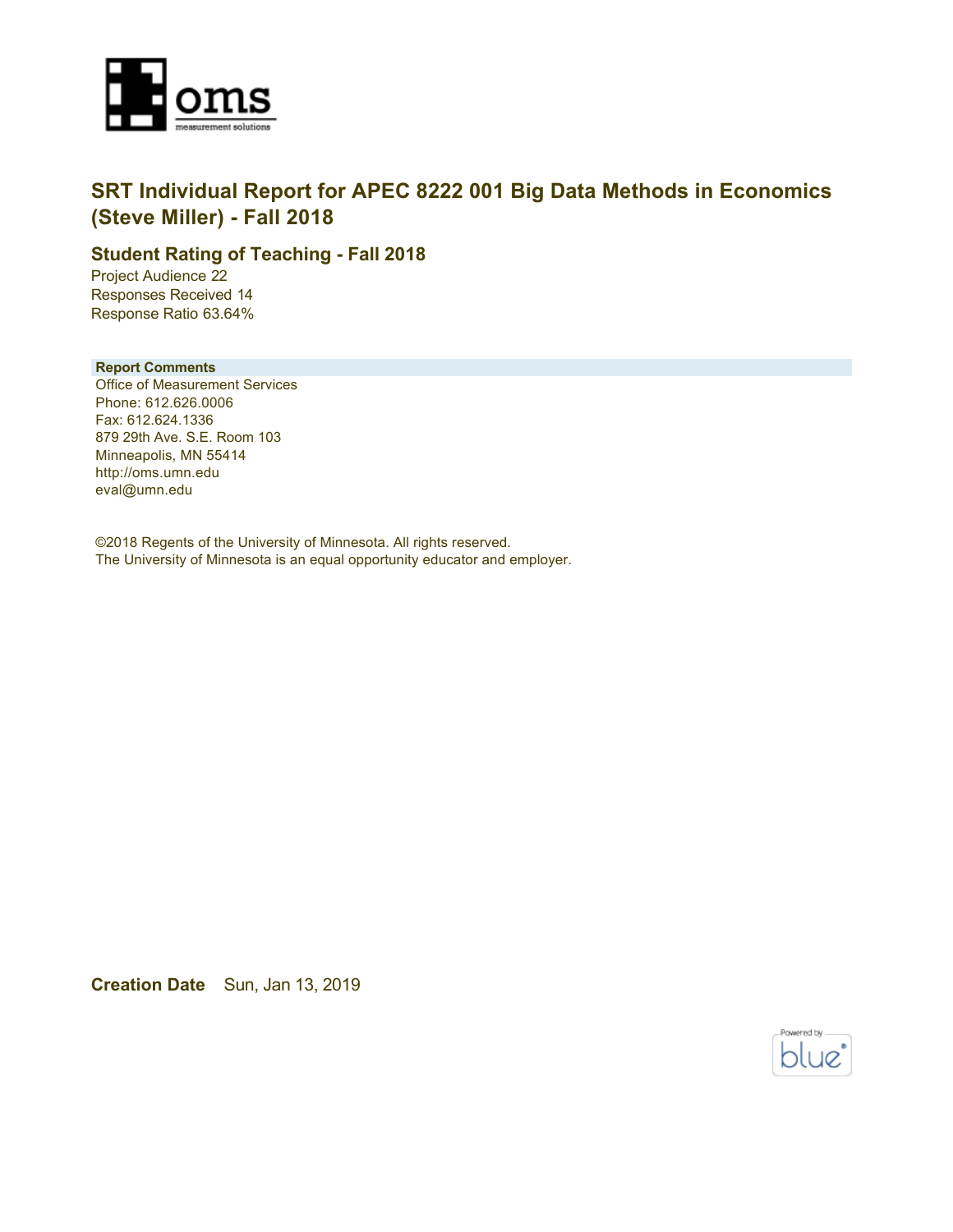### **Message from the Vice Provost for Faculty and Academic Affairs**

The University is committed to monitoring and improving students' educational experiences. Student Ratings of Teaching (SRT) help to ensure that the student voice is present in fulfilling this mission. We encourage all instructors to incorporate student feedback into your ongoing efforts to improve your teaching and your courses.

#### **How SRT Results may be Used**

Evaluations of teaching provide information intended to help improve teaching, and may also be available to assist students in course selection and/or to inform administrative decisions on salary, tenure, and promotion. Specific use of SRT results may vary by campus and/or college as described in relevant university or unit policies.

#### **Resources for Improving Instruction**

Tools and tips for improving course instruction can be found on the OMS website [\(oms.umn.edu/srt](https://oms.umn.edu/srt)), under the **faculty** section.

Among the available resources is a guide for [connecting your teaching practices with the SRT.](https://oms.umn.edu/departments/srt/links/SRT%20and%20Teaching.pdf) This guide was created by the Center for Educational Innovation [\(cei.umn.edu](https://cei.umn.edu/)) and provides suggestions for improving instructional practices in relation to SRT items.

### **About this Report**

This report contains all ratings provided by the students in your courses who submitted SRT responses. Mean (average) scores are reported as well as the frequency of how often each response was given for each item. Results are provided in the following order:

- 1. Score graph and frequency graphs for instructor items
- 2. Score graph and frequency graphs for course items
- 3. Electronically-administered SRTs\*:
	- Comments regarding instructor
	- Comments regarding course

\* Paper-administered SRTs: completed forms, with comments, will be returned to the campus address on record for the instructor

For additional information about evaluation of teaching, please reference the Evaluation of Teaching policy for your campus. The policy for Twin Cities, Crookston, Morris, and Rochester can be found here: <http://policy.umn.edu/education/teachingevaluation>.

Sincerely, Rebecca Ropers-Huilman Vice President for Faculty and Academic Affairs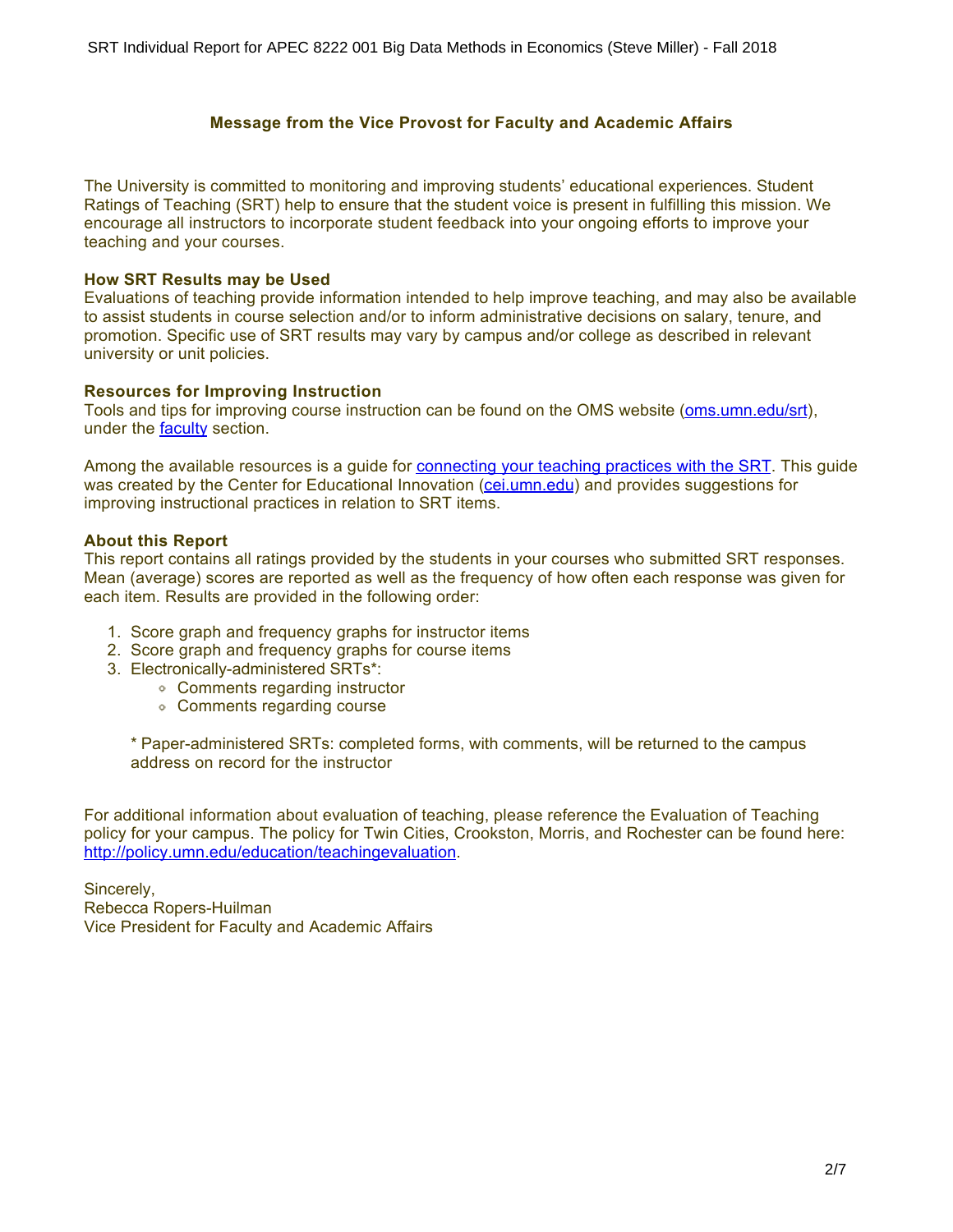# **Instructor Items Carefully read each statement and select a response: - Score**

| <b>Overall</b>                                                       | Mean 5.93- |               |      |      |      |      |                                 | <b>u</b> ction use.                                      |
|----------------------------------------------------------------------|------------|---------------|------|------|------|------|---------------------------------|----------------------------------------------------------|
|                                                                      |            | 0.00          | 1.00 | 2.00 | 3.00 | 4.00 | 5.00                            | 6.00                                                     |
|                                                                      |            | .net Charting |      |      |      |      |                                 | For more information visit http://www.dotnetcharting.cor |
| 1. The instructor was well prepared<br>for class.                    | Mean 5.93- |               |      |      |      |      |                                 | <b>li</b> ction use.                                     |
|                                                                      |            | 0.00          | 1.00 | 2.00 | 3.00 | 4.00 | 5.00                            | 6.00                                                     |
|                                                                      |            | .net Charting |      |      |      |      |                                 | For more information visit http://www.dotnetcharting.cor |
| 2. The instructor presented the<br>subject matter clearly.           | Mean 5.86- |               |      |      |      |      | levelopment Version: Not hor pr | uction use.                                              |
|                                                                      |            | 0.00          | 1.00 | 2.00 | 3.00 | 4.00 | 5.00                            | 6.00                                                     |
|                                                                      |            | .net Charting |      |      |      |      |                                 | For more information visit http://www.dotnetcharting.cor |
| 3. The instructor provided feedback<br>intended to improve my course | Mean 5.86- |               |      |      |      |      |                                 | uction use.                                              |
| performance.                                                         |            | 0.00          | 1.00 | 2.00 | 3.00 | 4.00 | 5.00                            | 6.00                                                     |
|                                                                      |            | .net Charting |      |      |      |      |                                 | For more information visit http://www.dotnetcharting.cor |
| 4. The instructor treated me with<br>respect.                        | Mean 6.00- |               |      |      |      |      | inot for pro                    | ttion use.                                               |
|                                                                      |            | 0.00          | 1.00 | 2.00 | 3.00 | 4.00 | 5.00                            | 6.00                                                     |
|                                                                      |            | .net Charting |      |      |      |      |                                 | For more information visit http://www.dotnetcharting.cor |
| 5. I would recommend this instructor<br>to other students.           | Mean 6.00- |               |      |      |      |      |                                 | ttion use.                                               |
|                                                                      |            | 0.00          | 1.00 | 2.00 | 3.00 | 4.00 | 5.00                            | 6.00                                                     |
|                                                                      |            | .net Charting |      |      |      |      |                                 | For more information visit http://www.dotnetcharting.cor |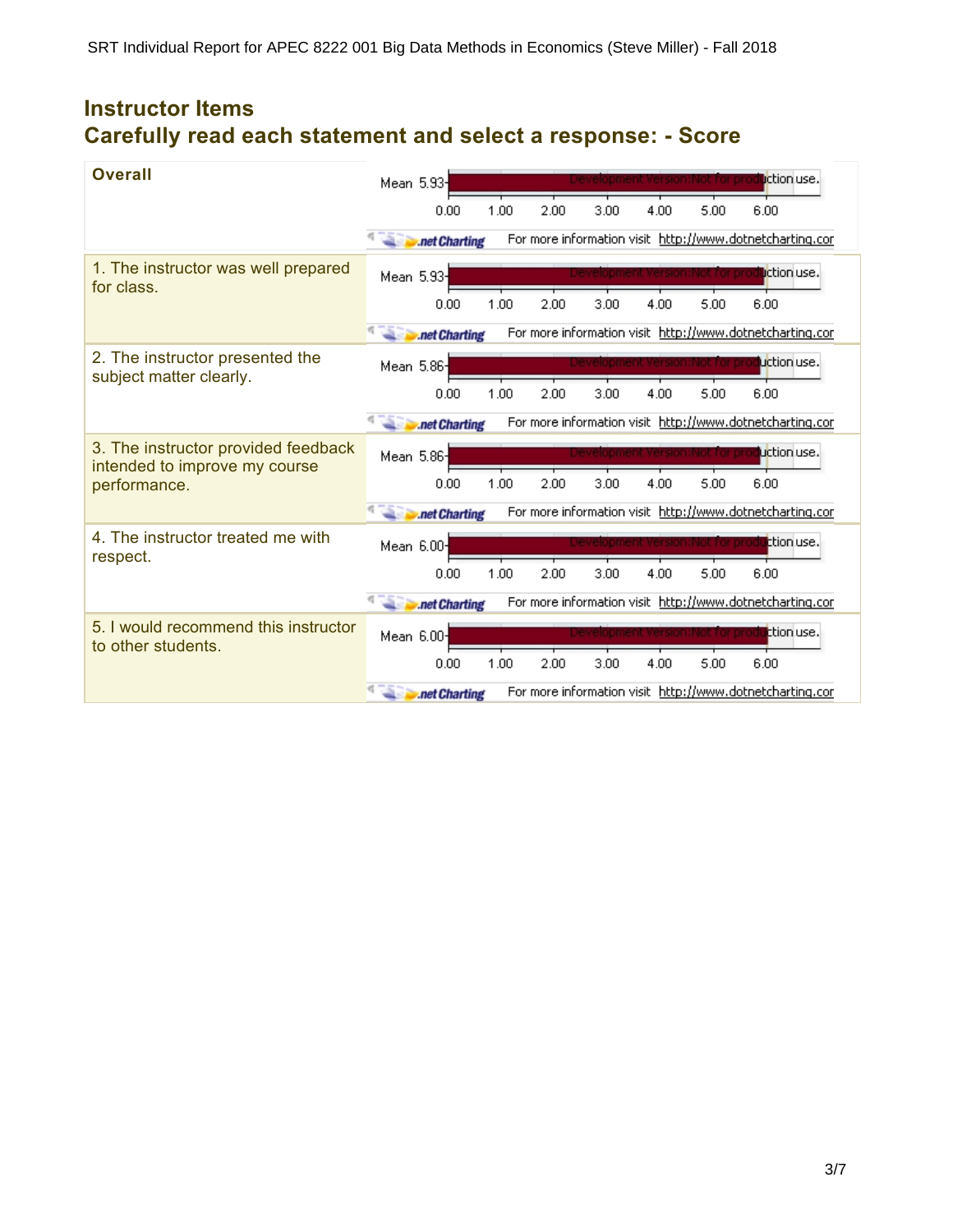## **Instructor Items Carefully read each statement and select a response: - Frequency**

1. The instructor was well prepared for class.



**Charting** For more information visit http://www.dotnetcharting.

| <b>Statistics</b>         | <b>Value</b> |
|---------------------------|--------------|
| Mean                      | 5.93         |
| Median                    | 6.00         |
| <b>Standard Deviation</b> | 0.27         |

### 3. The instructor provided feedback intended to improve my course performance.

| Total                 | 14 |           | O% | 50%                                                     | 100% |
|-----------------------|----|-----------|----|---------------------------------------------------------|------|
| 1 Strongly Disagree   | Û  | 0.00%     |    |                                                         |      |
| 2 Disagree            | ۵  | 0.00%     |    |                                                         |      |
| 3 Somewhat Disagree 0 |    | 0.00%     |    |                                                         |      |
| 4 Somewhat Agree      | 0  | 0.00%     |    |                                                         |      |
| 5 Agree               |    | 14.29%    |    |                                                         |      |
| 6 Strongly Agree      |    | 12 85.71% |    | <b>Cewabremark warsion:</b><br>Mobilian production use. |      |

**Second Charting** For more information visit http://www.dotnetcharting.

| <b>Statistics</b>         | <b>Value</b> |
|---------------------------|--------------|
| Mean                      | 5.86         |
| Median                    | 6.00         |
| <b>Standard Deviation</b> | 0.36         |

### 5. I would recommend this instructor to other students.



¢ For more information visit http://www.dotnetcharting. **Det Charting** 

| <b>Statistics</b>         | <b>Value</b> |
|---------------------------|--------------|
| Mean                      | 6.00         |
| Median                    | 6.00         |
| <b>Standard Deviation</b> | 0.00         |

2. The instructor presented the subject matter clearly.



**All Punet Charting** For more information visit http://www.dotnetcharting.

| <b>Statistics</b>         | <b>Value</b> |
|---------------------------|--------------|
| Mean                      | 5.86         |
| Median                    | 6.00         |
| <b>Standard Deviation</b> | 0.36         |

### 4. The instructor treated me with respect.

| Total                 | 14 |            | 0% | 50%<br>OOS                                                   |
|-----------------------|----|------------|----|--------------------------------------------------------------|
| 1 Strongly Disagree   | Û  | 0.00%      |    |                                                              |
| 2 Disagree            | ۵  | 0.00%      |    |                                                              |
| 3 Somewhat Disagree 0 |    | 0.00%      |    |                                                              |
| 4 Somewhat Agree      | ū  | 0.00%      |    |                                                              |
| 5 Agree               | ο  | 0.00%      |    |                                                              |
| 6 Strongly Agree      |    | 14 100.00% |    | <b>Cowabremark Varsions</b><br><u>Mohlingerodustingunsen</u> |

**Second Charting** For more information visit http://www.dotnetcharting.

| <b>Statistics</b>         | <b>Value</b> |
|---------------------------|--------------|
| Mean                      | 6.00         |
| Median                    | 6.00         |
| <b>Standard Deviation</b> | 0.00         |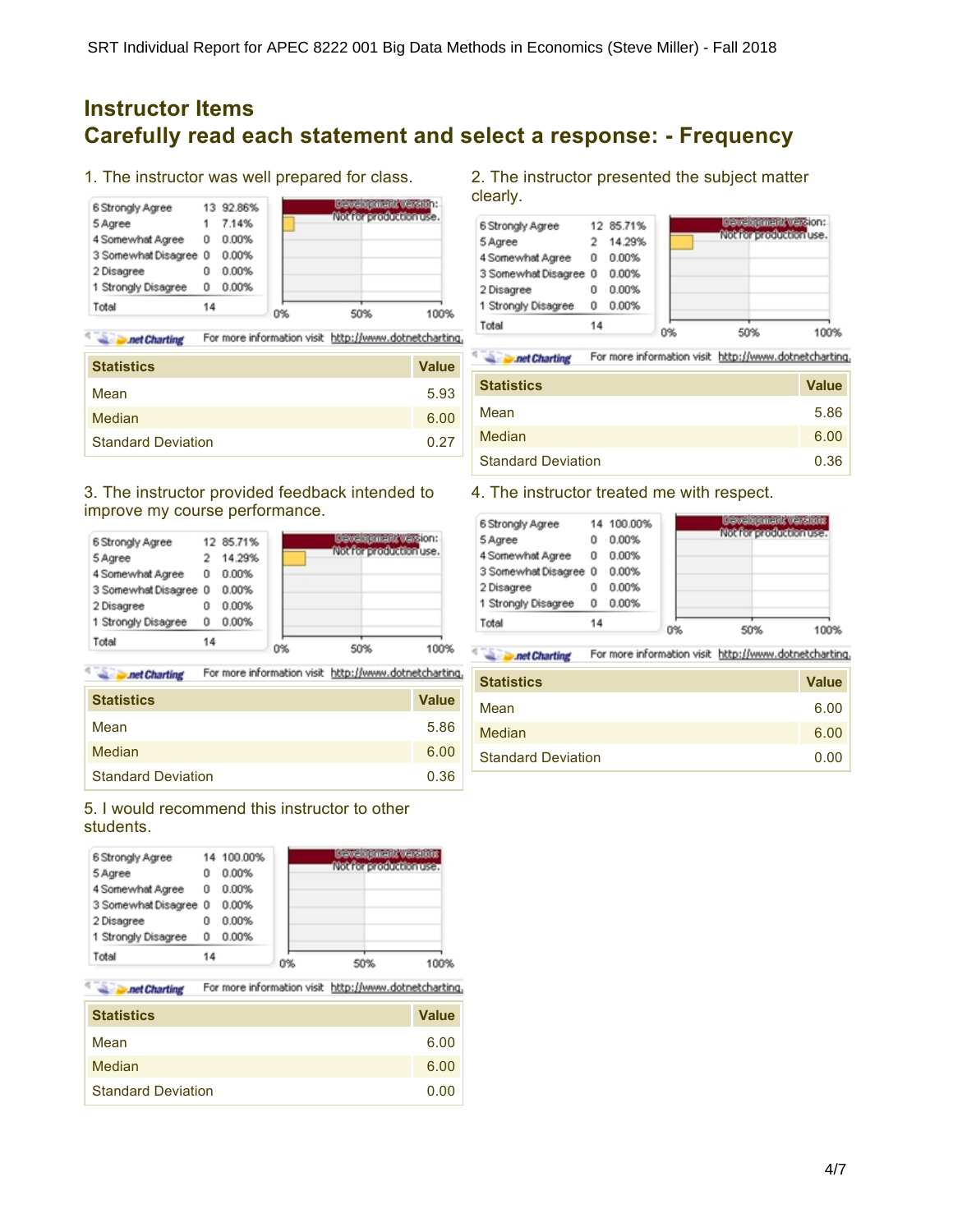# **Course Items Carefully read each statement and select a response: - Score**

| <b>Overall</b>                                                                | Mean 5.89- |               |      |      |      |      |                               | Liction use.                                             |
|-------------------------------------------------------------------------------|------------|---------------|------|------|------|------|-------------------------------|----------------------------------------------------------|
|                                                                               |            | 0.00          | 1.00 | 2.00 | 3.00 | 4.00 | 5.00                          | 6.00                                                     |
|                                                                               |            | .net Charting |      |      |      |      |                               | For more information visit http://www.dotnetcharting.cor |
| 1. I have a deeper understanding of<br>the subject matter as a result of this | Mean 5.64- |               |      |      |      |      |                               | bduction use.                                            |
| course.                                                                       |            | 0.00          | 1.00 | 2.00 | 3.00 | 4.00 | 5.00                          | 6.00                                                     |
|                                                                               |            | .net Charting |      |      |      |      |                               | For more information visit http://www.dotnetcharting.cor |
| 2. My interest in the subject matter<br>was stimulated by this course.        | Mean 5.86  |               |      |      |      |      | evelopment Version:Not for pr | uction use.                                              |
|                                                                               |            | 0.00          | 1.00 | 2.00 | 3.00 | 4.00 | 5.00                          | 6.00                                                     |
|                                                                               |            | .net Charting |      |      |      |      |                               | For more information visit http://www.dotnetcharting.cor |
| 3. Instructional technology<br>employed in this course was                    | Mean 6.00- |               |      |      |      |      |                               | ttion use.                                               |
| effective.                                                                    |            | 0.00          | 1.00 | 2.00 | 3.00 | 4.00 | 5.00                          | 6.00                                                     |
|                                                                               |            | .net Charting |      |      |      |      |                               | For more information visit http://www.dotnetcharting.cor |
| 4. The grading standards for this<br>course were clear.                       | Mean 5.93- |               |      |      |      |      | inot for pri                  | <b>li</b> ction use.                                     |
|                                                                               |            | 0.00          | 1.00 | 2.00 | 3.00 | 4.00 | 5.00                          | 6.00                                                     |
|                                                                               |            | .net Charting |      |      |      |      |                               | For more information visit http://www.dotnetcharting.cor |
| 5. I would recommend this course to<br>other students.                        | Mean 6.00- |               |      |      |      |      |                               | ttion use.                                               |
|                                                                               |            | 0.00          | 1.00 | 2.00 | 3.00 | 4.00 | 5.00                          | 6.00                                                     |
|                                                                               |            | .net Charting |      |      |      |      |                               | For more information visit http://www.dotnetcharting.cor |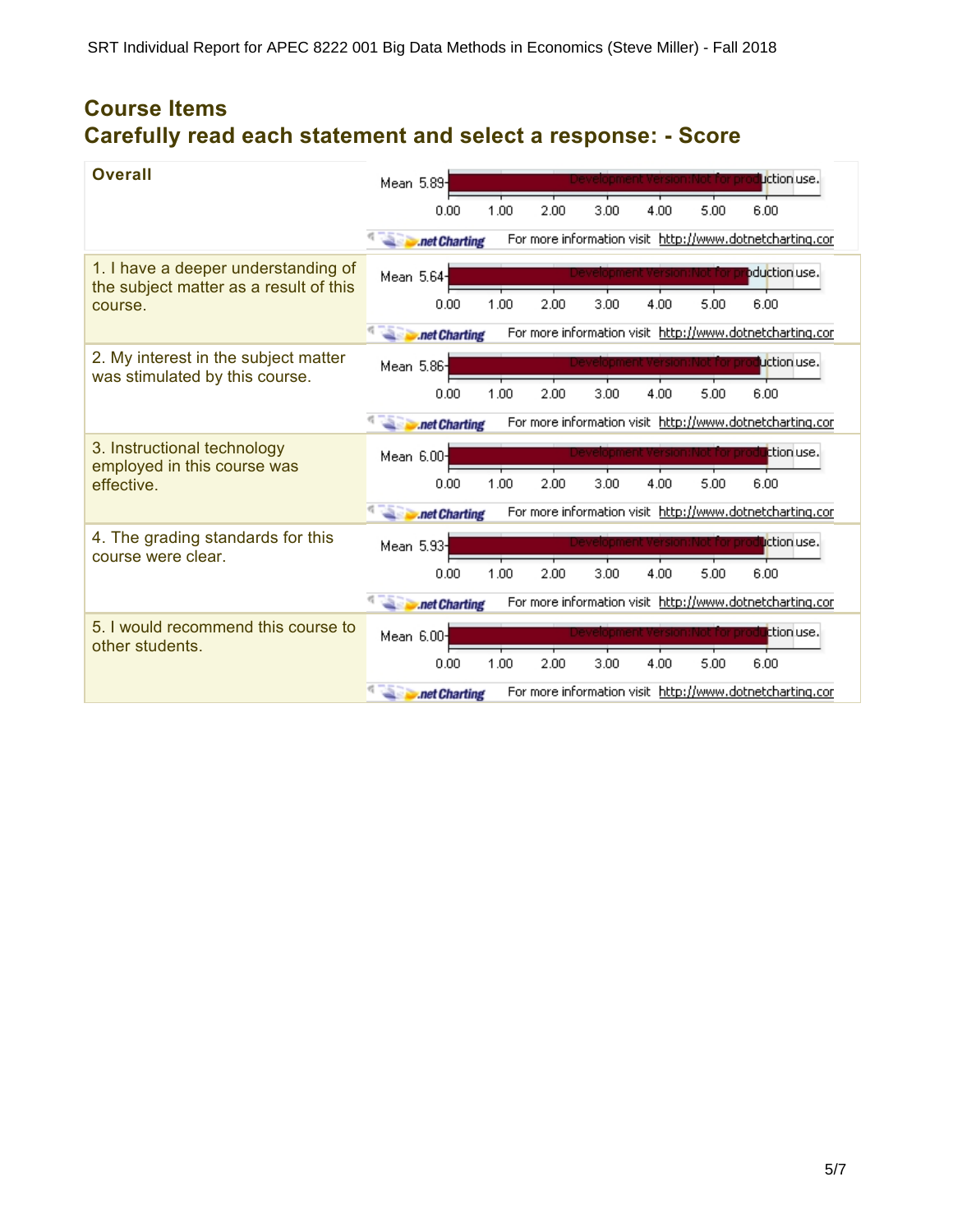### **Course Items Carefully read each statement and select a response: - Frequency**

1. I have a deeper understanding of the subject matter as a result of this course.



¢ **All Punet Charting** For more information visit http://www.dotnetcharting.

| <b>Statistics</b>         | <b>Value</b> |
|---------------------------|--------------|
| Mean                      | 5.64         |
| Median                    | 6.00         |
| <b>Standard Deviation</b> | 0.63         |

3. Instructional technology employed in this course was effective.

| 3 Somewhat Disagree 0<br>2 Disagree | 0  | 0.00%<br>0.00% |  |
|-------------------------------------|----|----------------|--|
| 1 Strongly Disagree                 | O  | 0.00%          |  |
| Total                               | 14 |                |  |

**Second Charting** For more information visit http://www.dotnetcharting.

| <b>Statistics</b>         | <b>Value</b> |
|---------------------------|--------------|
| Mean                      | 6.00         |
| Median                    | 6.00         |
| <b>Standard Deviation</b> | 0.00         |

5. I would recommend this course to other students.

| 1 Strongly Disagree<br>Total | O<br>14 | 0.00%      | O% | 50%<br>100%                   |
|------------------------------|---------|------------|----|-------------------------------|
| 2 Disagree                   | 0       | 0.00%      |    |                               |
| 3 Somewhat Disagree 0        |         | 0.00%      |    |                               |
| 4 Somewhat Agree             | 0       | 0.00%      |    |                               |
| 5 Agree                      | 0       | 0.00%      |    | <b>Mobile productionus an</b> |
| 6 Strongly Agree             |         | 14 100.00% |    | <b>Cowabjemark warshing</b>   |

For more information visit http://www.dotnetcharting. **Det Charting** 

| <b>Statistics</b>         | <b>Value</b> |
|---------------------------|--------------|
| Mean                      | 6.00         |
| <b>Median</b>             | 6.00         |
| <b>Standard Deviation</b> | 0.00         |

2. My interest in the subject matter was stimulated by this course.



**Separate Charting** For more information visit http://www.dotnetcharting.

| <b>Statistics</b>         | <b>Value</b> |
|---------------------------|--------------|
| Mean                      | 5.86         |
| Median                    | 6.00         |
| <b>Standard Deviation</b> | 0.36         |

4. The grading standards for this course were clear.



**Separate Charting** For more information visit http://www.dotnetcharting.

| <b>Statistics</b>         | <b>Value</b> |
|---------------------------|--------------|
| Mean                      | 5.93         |
| Median                    | 6.00         |
| <b>Standard Deviation</b> | 0.27         |